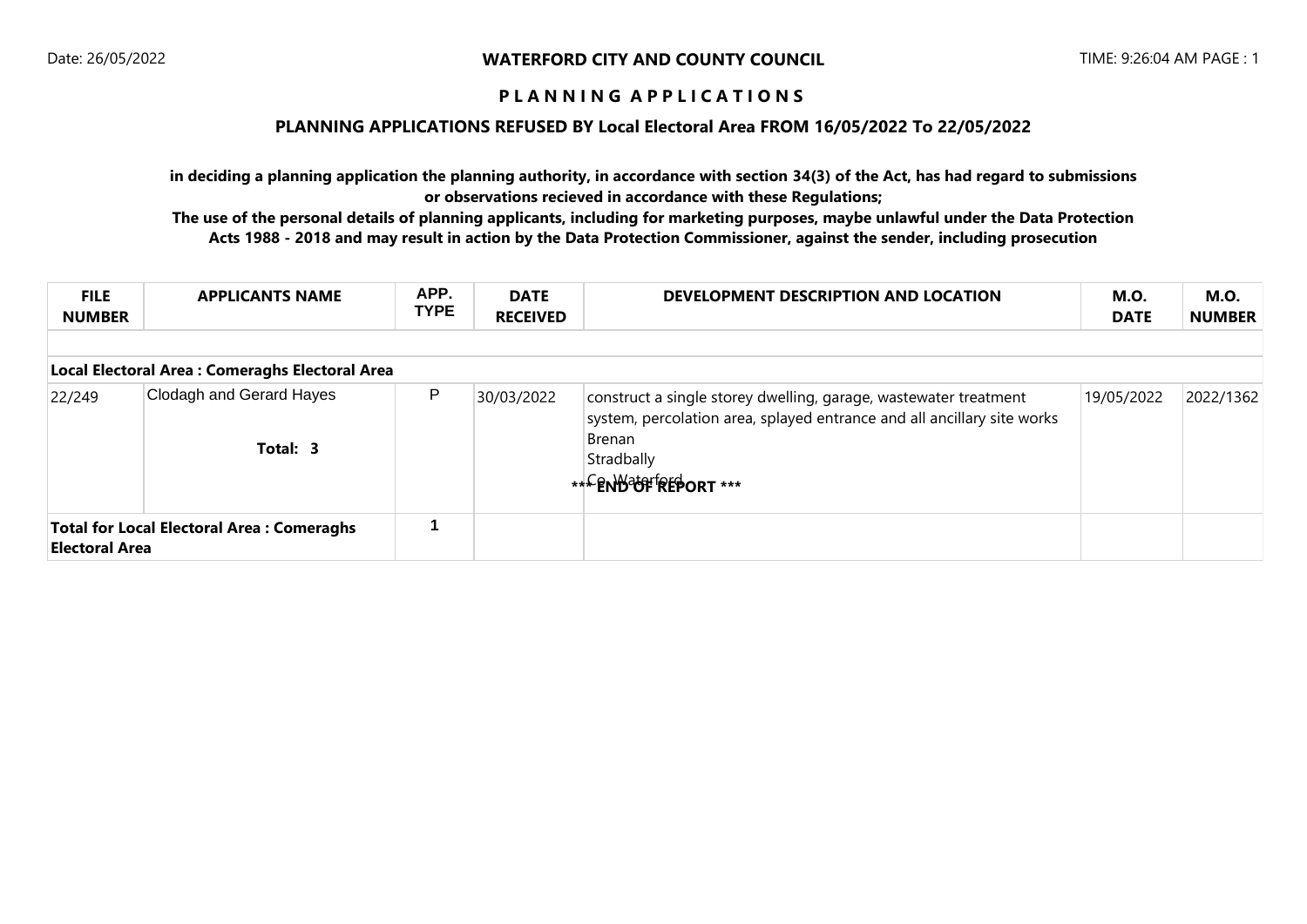### **PLANNING APPLICATIONS REFUSED BY Local Electoral Area FROM 16/05/2022 To 22/05/2022**

**in deciding a planning application the planning authority, in accordance with section 34(3) of the Act, has had regard to submissions or observations recieved in accordance with these Regulations;**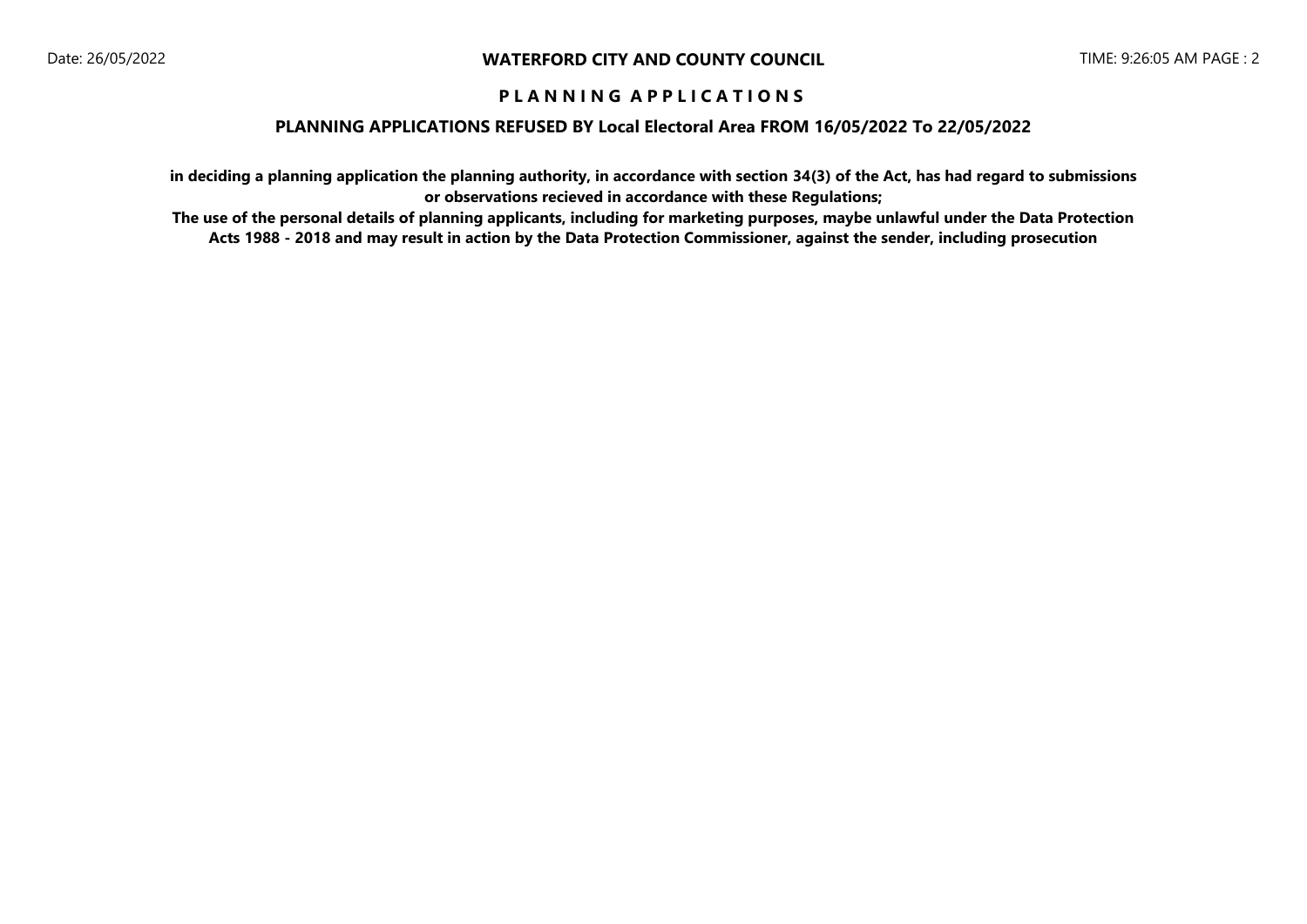### **PLANNING APPLICATIONS REFUSED BY Local Electoral Area FROM 16/05/2022 To 22/05/2022**

**in deciding a planning application the planning authority, in accordance with section 34(3) of the Act, has had regard to submissions or observations recieved in accordance with these Regulations;**

| <b>FILE</b><br><b>NUMBER</b>                                         | <b>APPLICANTS NAME</b> | APP.<br><b>TYPE</b> | <b>DATE</b><br><b>RECEIVED</b> | DEVELOPMENT DESCRIPTION AND LOCATION                                                                                                                                                                                                                                                                                                                                          | <b>M.O.</b><br><b>DATE</b> | M.O.<br><b>NUMBER</b> |  |  |
|----------------------------------------------------------------------|------------------------|---------------------|--------------------------------|-------------------------------------------------------------------------------------------------------------------------------------------------------------------------------------------------------------------------------------------------------------------------------------------------------------------------------------------------------------------------------|----------------------------|-----------------------|--|--|
|                                                                      |                        |                     |                                |                                                                                                                                                                                                                                                                                                                                                                               |                            |                       |  |  |
| Local Electoral Area : Dungarvan- Lismore Electoral Area             |                        |                     |                                |                                                                                                                                                                                                                                                                                                                                                                               |                            |                       |  |  |
| 22/236                                                               | Jimmy and Ann Healy    | P                   | 24/03/2022                     | a new first floor extension including new two storey front extension to<br>existing single storey end of terrace apartment. PERMISSION is also<br>sought for the subdivision of the existing back yard amenity space<br>between 15 and 15A, new pedestrian access to rear of 15A and all<br>ancillary works<br>No. 15 and 15A T.J. Murphy Place<br>Abbeyside<br>Co. Waterford | 16/05/2022                 | 2022/1326             |  |  |
| Total for Local Electoral Area: Dungarvan-<br>Lismore Electoral Area |                        |                     |                                |                                                                                                                                                                                                                                                                                                                                                                               |                            |                       |  |  |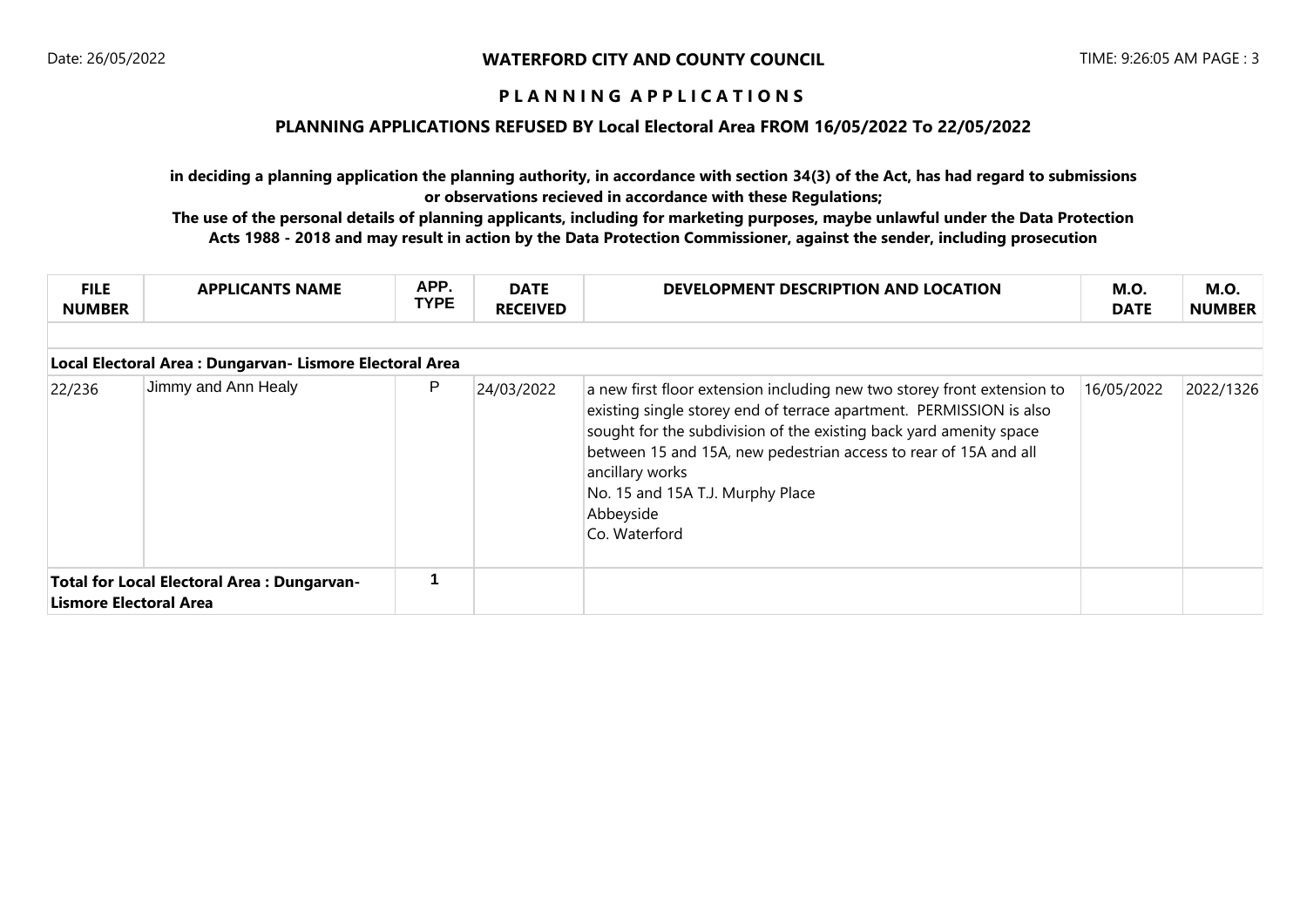### **PLANNING APPLICATIONS REFUSED BY Local Electoral Area FROM 16/05/2022 To 22/05/2022**

**in deciding a planning application the planning authority, in accordance with section 34(3) of the Act, has had regard to submissions or observations recieved in accordance with these Regulations;**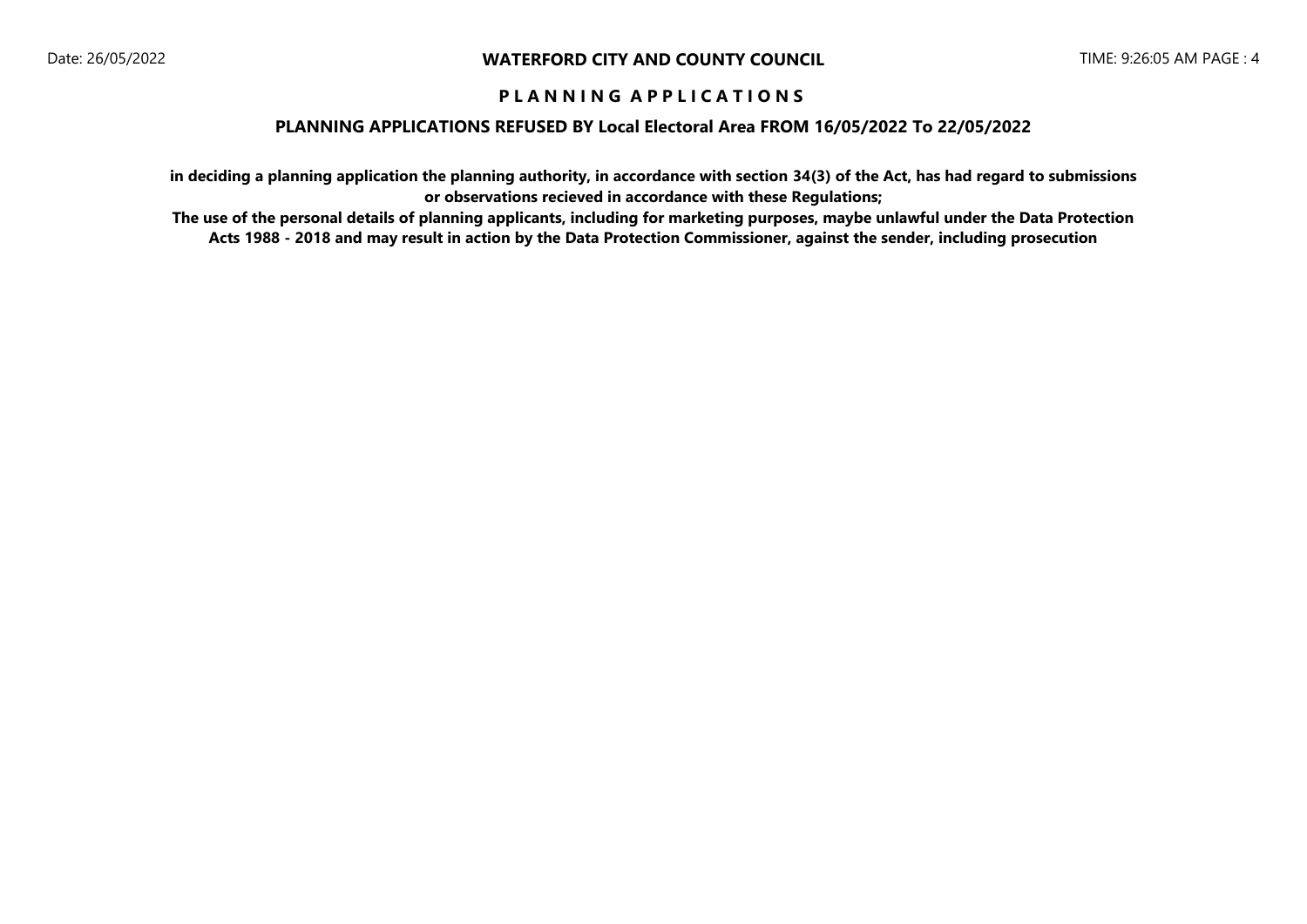### **PLANNING APPLICATIONS REFUSED BY Local Electoral Area FROM 16/05/2022 To 22/05/2022**

**in deciding a planning application the planning authority, in accordance with section 34(3) of the Act, has had regard to submissions or observations recieved in accordance with these Regulations;**

| <b>FILE</b><br><b>NUMBER</b>                                                 | <b>APPLICANTS NAME</b> | APP.<br><b>TYPE</b> | <b>DATE</b><br><b>RECEIVED</b> | DEVELOPMENT DESCRIPTION AND LOCATION                                                                                                                                                                                                                                                              | <b>M.O.</b><br><b>DATE</b> | <b>M.O.</b><br><b>NUMBER</b> |  |  |
|------------------------------------------------------------------------------|------------------------|---------------------|--------------------------------|---------------------------------------------------------------------------------------------------------------------------------------------------------------------------------------------------------------------------------------------------------------------------------------------------|----------------------------|------------------------------|--|--|
|                                                                              |                        |                     |                                |                                                                                                                                                                                                                                                                                                   |                            |                              |  |  |
| Local Electoral Area: Metropolitan Electoral Area                            |                        |                     |                                |                                                                                                                                                                                                                                                                                                   |                            |                              |  |  |
| 22/243                                                                       | Marguritte Phelan      | P                   | 29/03/2022                     | construct a detached bungalow, new entrance from adjoining public<br>road, new on-site waste water treatment plant and percolation area<br>and connection from water main on road adjoining, together with all<br>associated site development works<br>Islandikane East<br>Fenor<br>Co. Waterford | 16/05/2022                 | 2022/1329                    |  |  |
| <b>Total for Local Electoral Area: Metropolitan</b><br><b>Electoral Area</b> |                        |                     |                                |                                                                                                                                                                                                                                                                                                   |                            |                              |  |  |